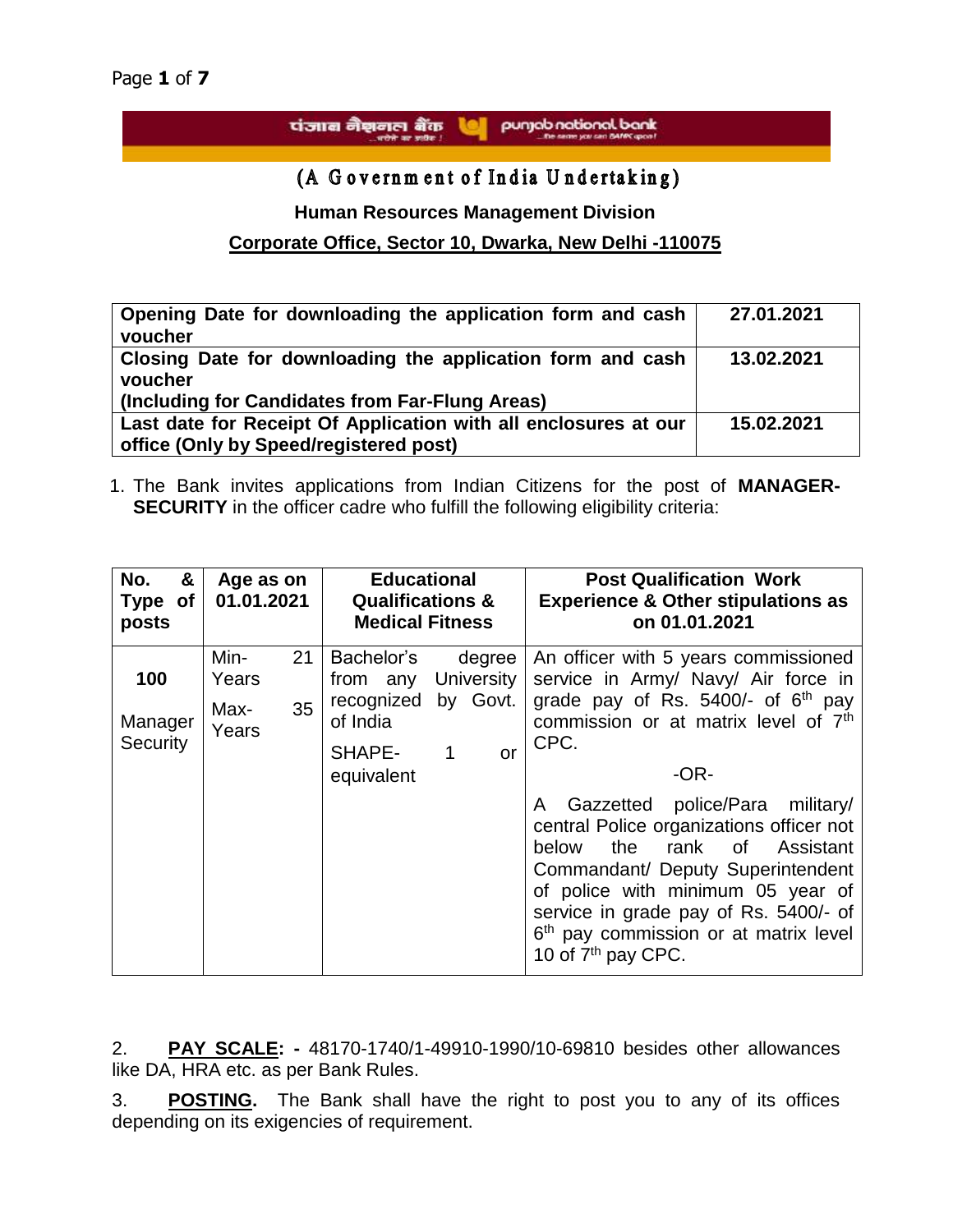## Page **2** of **7**

# 4. **DETAILS OF RESERVATION.**

| Cadre/Scale    | No. of<br><b>Posts</b> | <b>SC</b> | <b>ST</b> | <b>OBC</b> | <b>EWS</b> | <b>GEN</b> |
|----------------|------------------------|-----------|-----------|------------|------------|------------|
| MMG Scale - II | 100                    | 15        |           |            |            | 40         |

- (a) The number of vacancies/reserved vacancies is provisional and may vary according to the actual requirement of the Bank. The reservation also includes the backlog of reserved vacancies. Please note that the reservation in respect of different posts in each scale will be as decided by the bank**.**
- (b) Candidates belonging to reserved categories for which no vacancy has been announced are free to apply against vacancies announced for Unreserved/General category provided they meet the eligibility criteria laid down for General Category candidates .
- (c) **Abbreviations used** : SC Scheduled Caste, ST Scheduled Tribe, OBC - Other Backward Classes, EWS – Economically Weaker Section, GEN-General Category,

### **5. RELAXATION IN UPPER AGE LIMIT**

| (i)   | Scheduled Caste/ Scheduled Tribe                                                                                | 5 Years                                                                               |
|-------|-----------------------------------------------------------------------------------------------------------------|---------------------------------------------------------------------------------------|
| (ii)  | <b>Other Backward Classes</b>                                                                                   | 3 Years                                                                               |
| (iii) | All persons who had ordinarily been<br>domiciled in the State of Jammu &<br>Kashmir during 01.01.80 to 31.12.89 | 5 Years                                                                               |
| (iv)  | Children/ Family members of those who<br>died in the 1984 riots                                                 | 3 Years                                                                               |
| (v)   | Ex-Servicemen                                                                                                   | 3 years plus period<br>of<br>service in armed forces.                                 |
|       |                                                                                                                 | age including<br>all<br><b>The</b><br>relaxations of age, must not<br>exceed 40 years |

### **6. SELECTION PROCEDURE:**

- (a) Selection will be made on the basis of interview. An Essay /Letter drafting test will be conducted as part of interview to judge drafting skills of the candidates. Merely satisfying the eligibility norms do not entitle a candidate to be called for selection.
- (b) Only shortlisted candidates will be called for interview.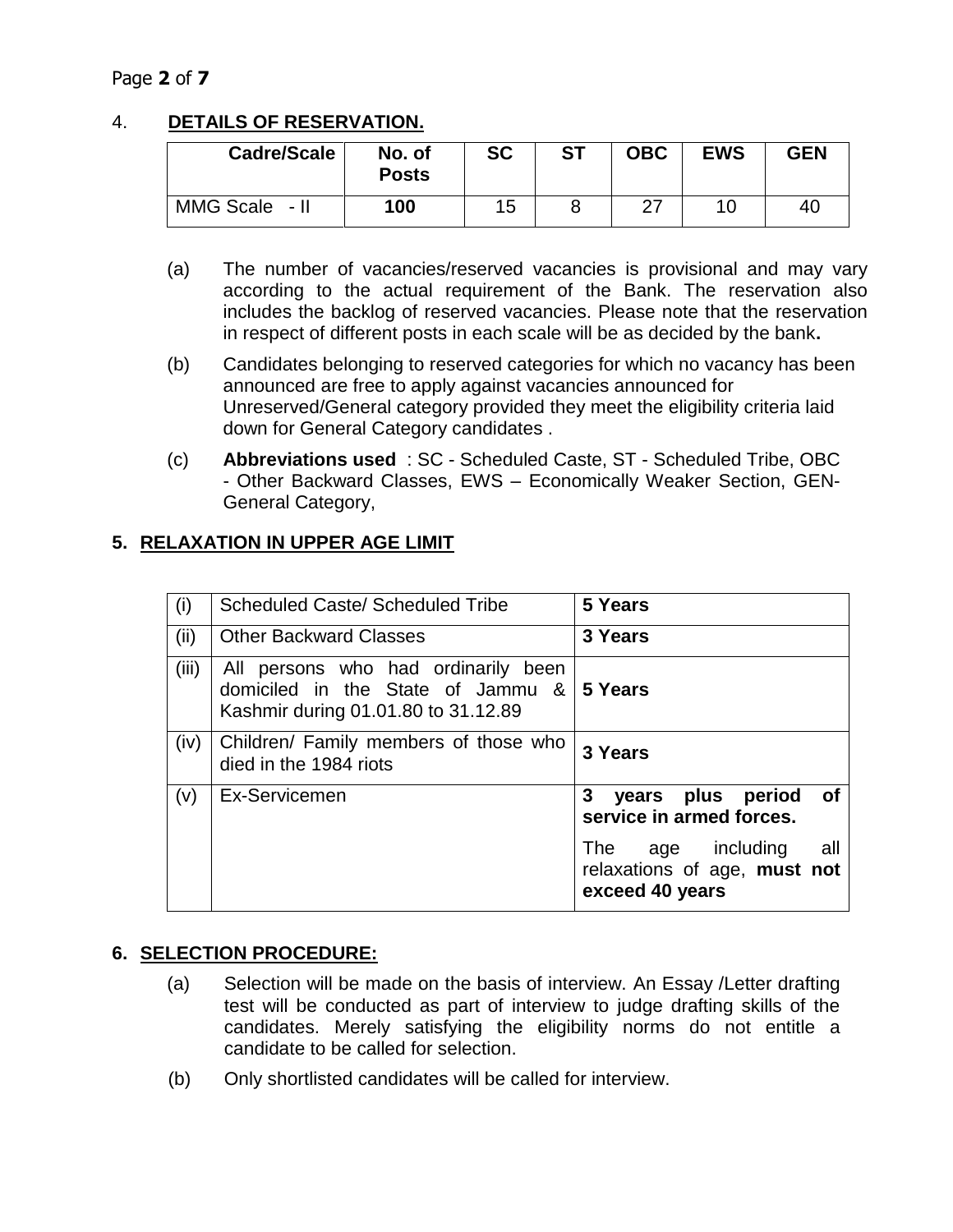## **7. APPLICATION FEE/INTIMATION CHARGES (NON-REFUNDABLE):**

- (a) For SC/ST/ women candidates (irrespective of category), there is **no application fee but postage charges of Rs.50/- to be paid.**
- (b) For all others, the **application fee is Rs.500/-.**

## **8. PROCEDURE FOR DEPOSITING FEE:**

The application fee has to be paid in cash, at any branch of Punjab National Bank. Before depositing the fee, the candidate must download the Cash voucher, in duplicate, from our website **www.pnbindia.in** link <**Recruitment**>. The same be duly filled up and presented at the Branch, along with the application fee/postage charges on or before 13.02.2021

**After payment, the candidate must obtain his copy of the cash voucher from the cashier at the branch and ensure that the transaction ID generated is entered in the cash voucher by the Cashier.**

## **9. PROCEDURE TO APPLY :**

(a) Candidates should log-on to our website **www.pnbindia.in** link <**Recruitment**> and download the prescribed application form, fill the same and send it to the bank at the below mentioned address **by Speed/Registered post** along with a copy of cash deposit voucher and copies of other supporting documents in the envelope super-scribed 'Application for the post of Manager-Security'.

#### **Chief Manager (Recruitment Section), HRM Division, Punjab National Bank, Corporate Office plot no 4, Sector 10, Dwarka , New Delhi - 110075**

- (b) Incomplete applications, applications not supported by cash voucher & supporting documents (i.e. relevant copies of Educational & Experience certificates as mentioned above) or application not in the prescribed format or not signed by the candidate or incomplete in any respect will not be entertained by the Bank. The applications received after the last date shall also not be entertained.
- (c) Candidate should keep photocopy of the completed application and Cash Voucher (in original) as the same are to be produced at the time of interview.
- (d) **ALL CANDIDATES SHOULD SEND SELF-ATTESTED PHOTOSTATE COPIES OF THEIR EDUCATIONAL QUALIFICATION, EXPERIENCE CERTIFICATES & CERTIFICATE OF SERVICE AS PER PRESCRIBED FORMAT ALONG WITH THEIR APPLICATION.**
- (e) **CANDIDATES BELONGING TO SC/ST/OBC/EWS CATEGORIES ARE ALSO REQUIRED TO SEND A SELF- ATTESTED PHOTOSTAT COPY OF THEIR CASTE CERTIFICATE.**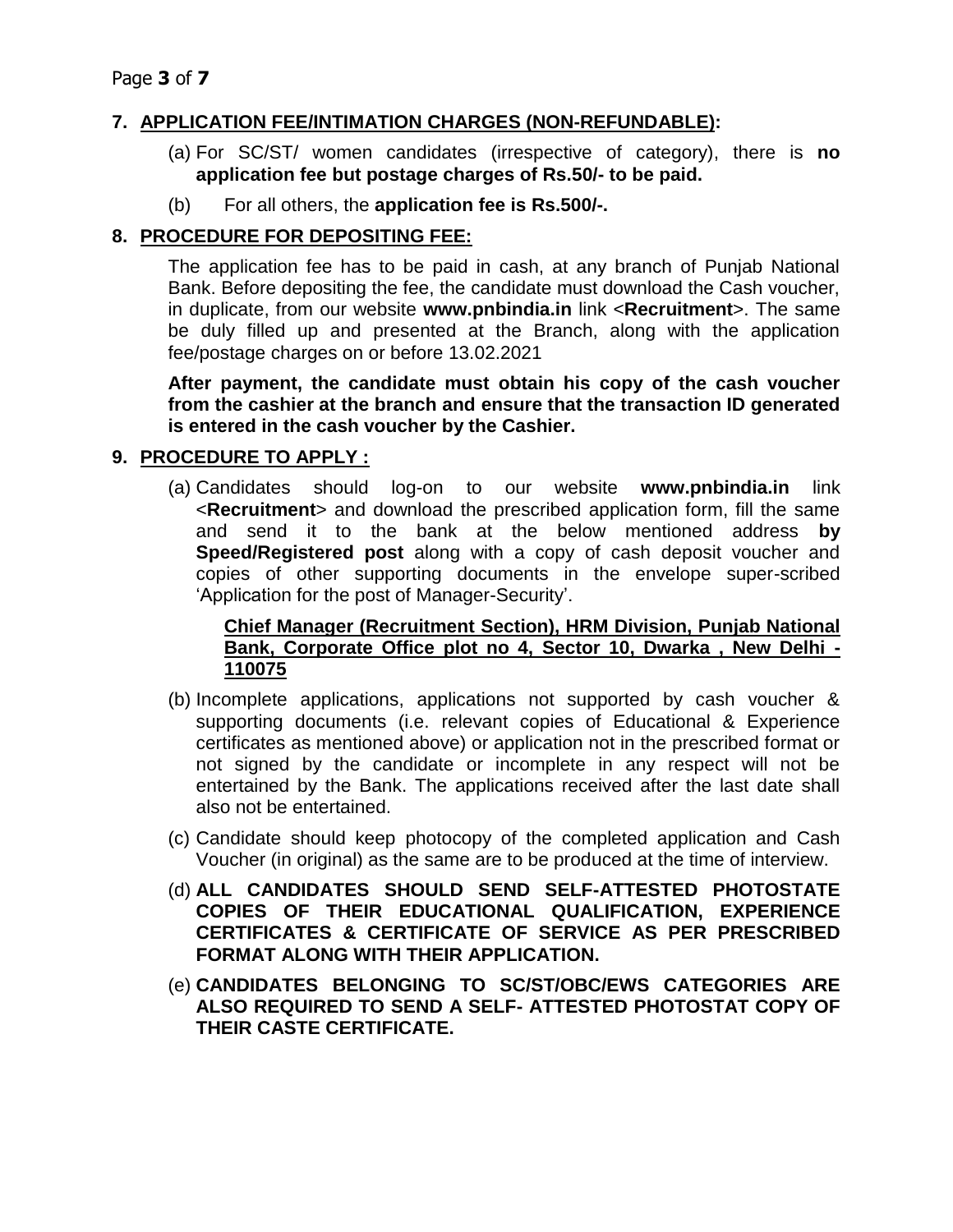### **10.GENERAL INSTRUCTIONS**

(a) The Bank reserves the right to cancel/discontinue the recruitment process at any stage and decision of the Bank in respect of all matters pertaining to this recruitment would be final and binding on all candidates. **In case of cancellation of recruitment process, the candidates will be refunded application fees deposited by them**

**Any notice/communication meant for the candidates displayed on the bank's website or sent by Registered/Speed Posts or conveyed to the email id mentioned in the application at the time of registration with the Bank, shall be deemed to be sufficient service of communication upon the candidate, for all purposes.**

- (b) Candidate should have a valid email ID, which shall be indicated in the application and kept active during the currency of the recruitment process to receive call letter and other communications, if any.
- (c) **The candidates selected will be posted at** any place in India as per requirement of the Bank.
- (d) Not more than one application should be submitted by any candidate. Multiple Applications/Registrations will be summarily rejected and the application fee forfeited. **Canvassing in any form will be a disqualification.**
- (e) Before applying, the candidate should ensure that he/she fulfils the eligibility and other norms mentioned in this advertisement. Applications, once submitted, will not be allowed to be withdrawn and the application fee/ intimation charges once paid shall be neither refunded nor held in reserve for any other examination. The Bank would be free to reject any application, at any stage of the Recruitment Process, if the candidate is found ineligible for the post, for which he/she has applied. The decision of the Bank regarding eligibility of the candidates, the stage at which scrutiny of eligibility is to be undertaken, qualifications and other eligibility norms, the documents to be produced etc. and any other matter relating to recruitment will be final and binding on the candidate. No correspondence or personal enquiries shall be entertained by the Bank in this behalf. If any shortcoming(s) is/are detected even after appointment, his/her services are liable to be terminated.
- (f) Mere submission of application against the advertisement and apparently fulfilling the criteria as prescribed in the advertisement would not confer on the candidate any right to be called for interview. Only shortlisted candidates will be called for interview.
- (g) A recent, recognizable color passport size photograph as prescribed in Application Form, should be firmly pasted on the call letter for interview and duly signed across by the candidate. Candidates are advised not to change their appearance till the recruitment process is complete. Failure to produce the same photograph at the time of the interview may lead to disqualification. A candidate should ensure that the signatures appended by him/her in all the places viz. in his/her call letter, attendance sheet etc. and in all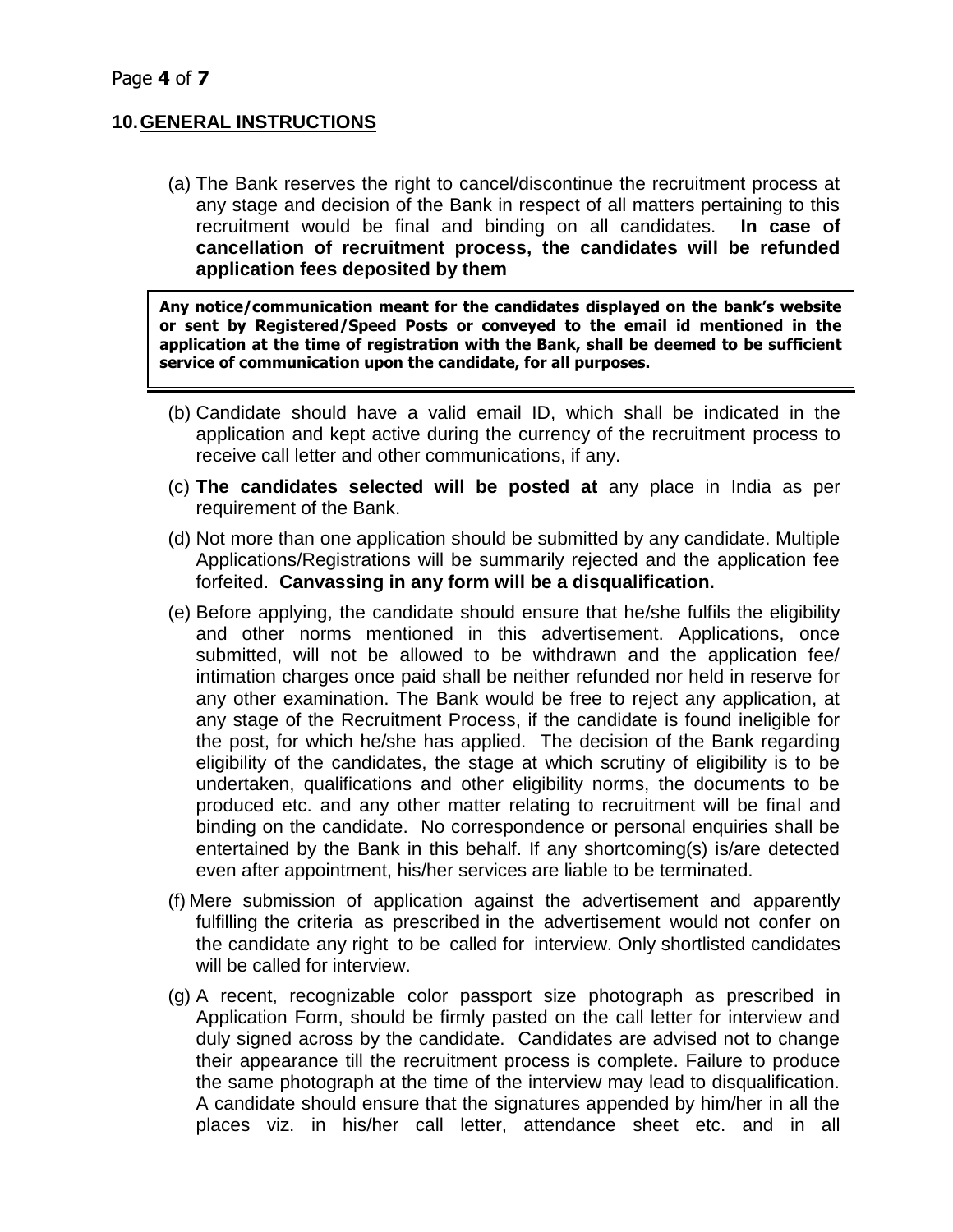correspondences with the Bank in future should be identical and there should be no variation of any kind.

- (h) Candidates will have to produce original Caste/ Disability/ relevant certificates at the time of interview, failing which his/her candidature will be cancelled. OBC candidates availing reservation will have to produce OBC certificate with Non-creamy layer clause at the time of interview & an undertaking in the prescribed format regarding non creamy layer status as on closing date of registration. The competent authority for issue of Caste/Disability certificate has been defined at point No. 8 below. The certificate issued by only those competent authority authorized to issue Caste/Disability certificate will be acceptable. **Candidates belonging to OBC category but coming under creamy layer and/or if their caste does not find place in Central List are not entitled to OBC reservation. They should indicate their category as General in the application form**.
- (i) **Reservation for Economically Weaker Sections (EWSs):** Persons who are not covered under the scheme of reservation for SCs, STs and OBCs and whose family has gross annual income below Rs. 8.00 Lakhs (Rupees Eight Lakhs Only) are to be identified as EWSs for benefit of reservation. Income shall also include income from all sources i.e. salary, agriculture, business, profession etc. for the financial year prior to the year of application.
- (j) Also persons whose family owns or possesses any of the following assets shall be excluded from being identified as EWS, irrespective of the family income:-
	- (i) 5 acres of agricultural land and above;
	- (ii) Residential flat of 1000 sq. ft and above;
	- (iii) Residential plot of 100 sq. yards and above in notified municipalities;
	- (iv) Residential plot of 200 sq. yards and above in areas other than the notified municipalities.

These guidelines are subject to change in terms of GOI guidelines/ clarifications, if any, from time to time

- (k) Candidates serving in Govt. / quasi-Govt. / Public Sector Undertakings (including nationalized banks and financial institutions) will be required to produce a "No Objection Certificate" from their employer at the time of interview, in the absence of which, their candidature may not be considered.
- (l) Candidates are advised in their own interest that they should not furnish any particulars that are false, tampered, fabricated or should not suppress any material information while filling up the application form.
- (m)All candidates will have to produce, if called for interview, originals as well as self-attested photocopies of their educational/experience certificates as well as caste certificate, certificate of disability in the proforma prescribed by Govt. Of India or any other certificate required, in the prescribed proforma in support of their eligibility, failing which their candidature will be cancelled**.**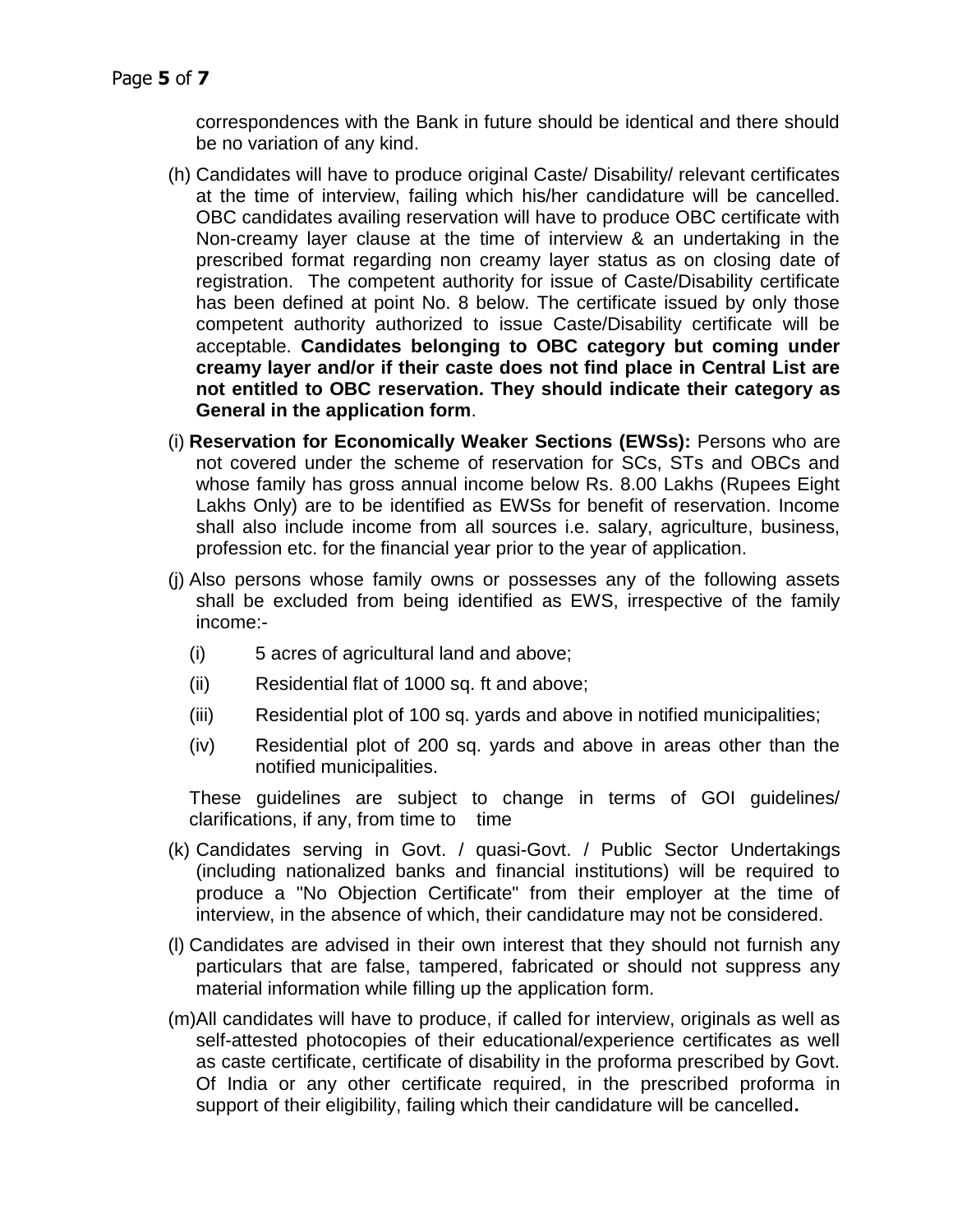- (n) Unemployed SC/ST Candidates, who are called for interview, will be paid actual to and fro 2<sup>nd</sup> Class Rail/ Ordinary Bus fare in terms of Govt. guidelines by the shortest route on production of evidence of travel, i.e. Railway Receipt/ Ticket(s) for attending the interview.
- (o) The Bank takes no responsibility for any delay in /non-receipt or loss of any communication
- (p) Any resulting dispute arising out of and/ or pertaining to the process of recruitment under this advertisement shall be subject to the sole jurisdiction of the Courts situated at NCT of Delhi.
- (q) Appointment of selected candidates is subject to their being declared medically fit as per the requirements of the Bank. Such appointment will also be subject to the Service, Conduct Rules & Policies of the Bank.
- (r) Candidates are advised to note that if selected, they will be required to execute an Indemnity Bond with surety for serving the Bank for a specified period, as below. In case he/she resigns from or leaves/abandons the service and /or neglects in performance of the duty assigned to him/ her leading to termination of his/her service as per rules/ regulations by the Bank before the specified period, he/she will indemnify the bank up to the extent of bond amount, for all losses, costs, charges and expenses. Selected officers shall execute the indemnity bond before joining the Bank.

| Post - Scale        | <b>Amount of Bond</b> | <b>Bond Period</b> |
|---------------------|-----------------------|--------------------|
| <b>MMG Scale-II</b> | <b>Rs 2.00 lacs</b>   | 03 Years           |

### 11.**THE COMPETENT AUTHORITY FOR ISSUING THE CERTIFICATE TO SC/ST/OBC/EWS/PC IS AS UNDER:**

- (a) **For SC/ST/OBC**: District Magistrate/ Additional Dist. Magistrate/ Collector/ Deputy Commissioner/ Additional Dy. Commissioner/ Dy. Collector/ First Class Stipendary Magistrate/ Sub-Division Magistrate/ Taluka Magistrate/ Executive Magistrate/ Extra Assistant Commissioner/ Chief Presidency Magistrate/ Additional Chief Presidency Magistrate/ Presidency Magistrate/ Revenue Officer not below the rank of Tahsildar/ Sub-Divisional Officer of the area where the candidate and/or his/her family normally resides.
- (b) **For Economically Weaker Sections(EWSs): The** Income and Asset Certificate issued by any one of the following authorities in the prescribed format as given in Annexure- I shall only be accepted as proof of candidate's claim as belonging to EWS:-
	- (i) District Magistrate/ Additional District Magistrate/ Collector/ Deputy Commissioner/ Additional Deputy Commissioner/ 1st Class Stipendary Magistrate/ Sub-Divisional Magistrate/ Taluka Magistrate/ Executive Magistrate/ extra Assistant Commissioner.
	- (ii) Chief Presidency Magistrate/ Additional Chief Presidency Magistrate/ Presidency Magistrate